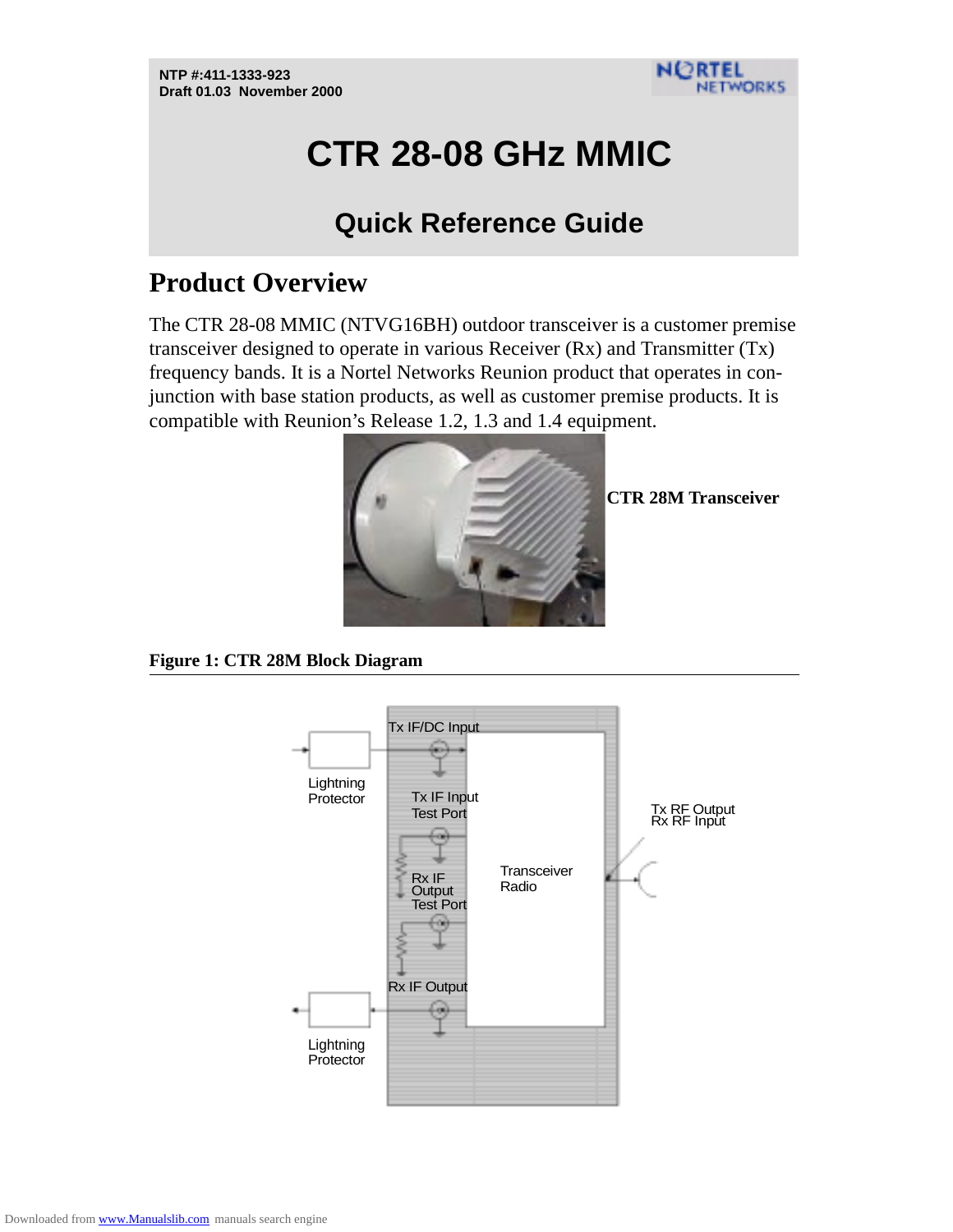## **2 CTR 28-08 MMIC Specification**

|  |  |  |  | Table 1: CTR 28-08M Technical Specifications |
|--|--|--|--|----------------------------------------------|
|--|--|--|--|----------------------------------------------|

| ТX                           | <b>IF Input</b> | <b>RF Output</b>                                 |
|------------------------------|-----------------|--------------------------------------------------|
| Frequency Range 28-08M       | 500-650 MHz     | 27.85-28.00 GHz                                  |
|                              |                 |                                                  |
| Output Level (P1 dB)         |                 | $\geq$ 23 dBm, -40 $\degree$ to +55 $\degree$ C  |
| Output Level (IP3)           |                 | > +31 dBm                                        |
| Input Impedance              | 50 Ohms         |                                                  |
| Input/Output Connector       | N-Type Female   | N/A (integrated antenna)                         |
| Input/Output VSWR            | 1:93:1 maximum  | N/A                                              |
| Gain (not including antenna) |                 | 33 dB                                            |
| Gain vs. Temperature         |                 | $\pm 2.0$ dB ( $-40^{\circ}$ to $+55^{\circ}$ C) |
| <b>Gain Flatness</b>         |                 | ±2.0 dB over bandwidth                           |
| <b>Frequency Stability</b>   |                 | < $±4$ ppm, Over all Conditions                  |
| Noise Figure                 | $24.5$ dB       |                                                  |
| <b>Tx IF Test Port</b>       |                 | Type SMA jack (F)                                |

| Antenna                                        | <b>CTR</b>                                         |
|------------------------------------------------|----------------------------------------------------|
| Frequency                                      | 27.5 - 31.3 GHz                                    |
| Frequency band                                 | 2731                                               |
| Bore-sight Gain (Azimuth)                      | $37.4 \pm 1.4 \text{ dB}$                          |
| Polarity                                       | V/V or H/H determined mechanically on installation |
| Beam Width (azimuth)<br>Beam Width (elevation) | $2.6 \pm TBD$ °, minimum<br>2.6±TBD°, minimum      |
| Flanges                                        | <b>WR-42</b>                                       |
| Port-to-Port Isolation                         | 35 dB, minimum                                     |
| Cross-Polarization Discrimination              | $>$ 30 dB                                          |
| <b>Diameter</b>                                | $14''$ (35 cm)                                     |

411-1333-923 Draft 01.03 November 2000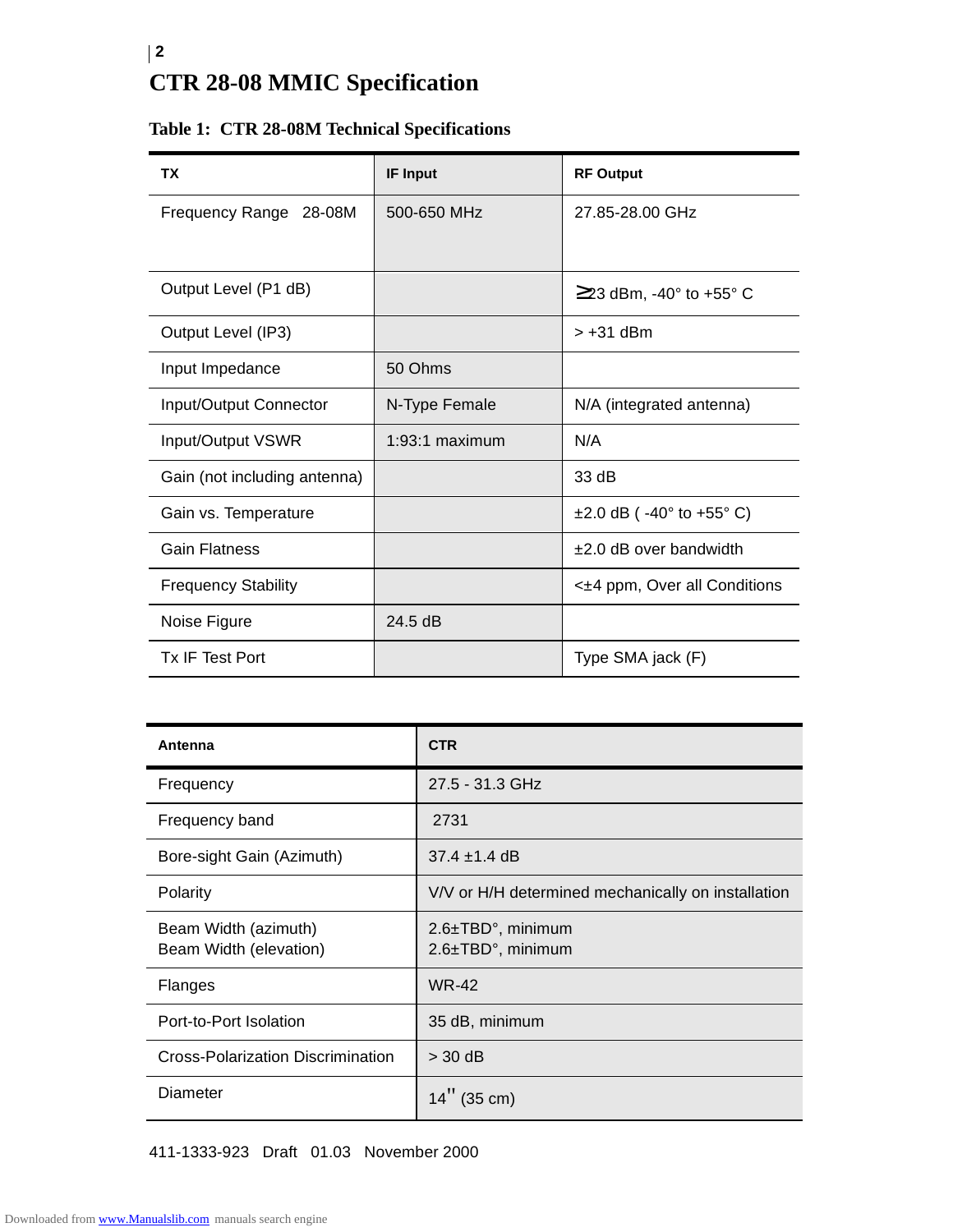| <b>RX</b>                    | <b>RF Input</b>          | <b>IF Output</b>                         |
|------------------------------|--------------------------|------------------------------------------|
| Frequency Range 28-08M       | 27.50 - 27.65 GHz        | 150-300 MHz                              |
| Input/Output Connector       | N/A (integrated antenna) | N-Type Female                            |
| Output Impedance             |                          | 50 Ohms                                  |
| Input/Output VSWR            | N/A (integrated antenna) | $1:93:1$ maximum                         |
| Gain (not including antenna) |                          | $28.0 \pm 1.0 \text{ dB}$                |
| <b>Gain Flatness</b>         |                          | $±2.0$ dB over bandwidth                 |
| <b>Gain Stability</b>        |                          | $\pm 2.0$ dB over temperature            |
| <b>Frequency Stability</b>   |                          | $<\pm 4$ ppm                             |
| Noise Figure                 |                          | 7.8 dB, $-40^{\circ}$ to $+55^{\circ}$ C |
| <b>Rx IF Test Port</b>       |                          | Type SMA jack (F)                        |

| <b>Power Requirements</b>        | <b>CTR</b>                                             |  |
|----------------------------------|--------------------------------------------------------|--|
| Input Voltage                    | ±48 VDC, 3A. max<br>diplexed with TX cable             |  |
| Input Inrush Current             | 4.5A max                                               |  |
| Input Power                      | 54 Watts, maximum                                      |  |
| Environmental                    | <b>CTR</b>                                             |  |
| Humidity                         | 100% condensing                                        |  |
| Altitude                         | 10,000 feet                                            |  |
| <b>Operating Wind Resistance</b> | 50m/second on all surfaces                             |  |
| <b>Operating Temperature</b>     | $-40^\circ$ to $+55^\circ$ C                           |  |
| Storage Temperature Range        | $-45^\circ$ to $+70^\circ$ C (packaged)                |  |
| Solar Loading                    | ETS 300 019 class 4.1 1120W/m <sup>2</sup> , 50°C max. |  |
| <b>Mechanical</b>                | <b>CTR</b>                                             |  |
| Size (Length x Height x Width)   | 14" x 14" x 11" (35.6 x 35.6 x 27.9 cm)                |  |
|                                  |                                                        |  |